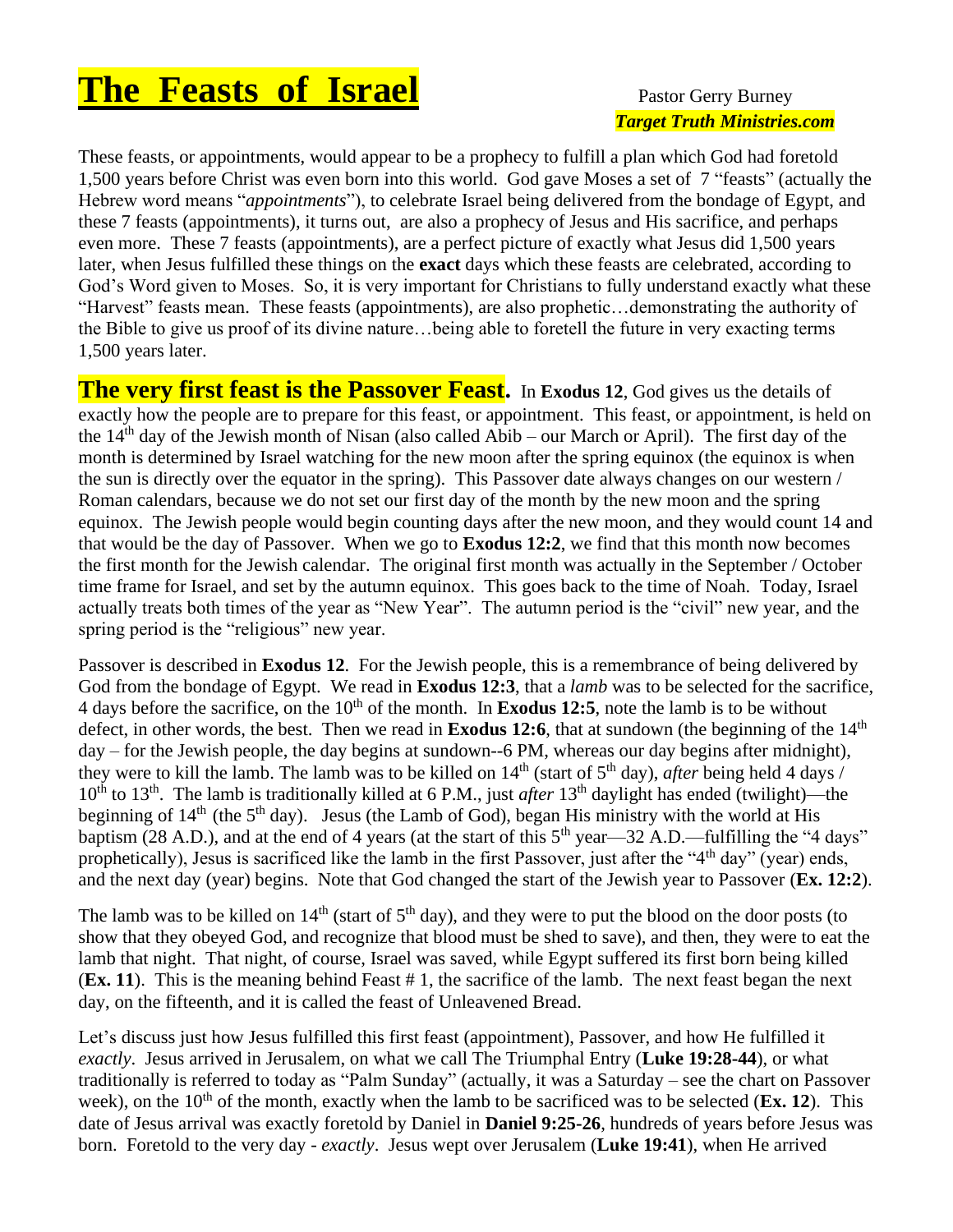because, as He said in **Luke 19:44**: "*You did not recognize the time of God's coming to you*." Jesus, the Lamb of God (**John 1:29**), a perfect sacrifice (**Ex. 12:5**), who knew He had to wait until a certain appointed time (**Matt. 16:20-22**), arrived to be killed, exactly 4 days before He would die (**Ex. 12**), thus fulfilling exactly the prophecy of **Daniel 9:25-26**. Further, Jesus entered Jerusalem on a donkey (**Matt 21:2**), thus fulfilling the prophecy of **Zechariah 9:9**, that the Messiah (the savior), would arrive like a king on a donkey (the traditional way a king or great prophet would ride into a city -**Judges 10:4, 12:14**).

Then, on the 14<sup>th</sup> of the month, Passover, when the lambs were being sacrificed for the Passover feast, Jesus was sacrificed at the exact same time, and died exactly when the lambs were being killed. The Lamb of God (**John 1:29**), died as the Passover Lamb for all those who will trust in Him. So, Jesus fulfilled exactly, to the very day, and the very hour, the prophecies of the prophets, as well as this feast commanded by God to Moses 3,500 years ago. Paul wrote in **1 Corinthians 5:7**, that Jesus is our Passover, because Jesus, for all time, paid the price of sacrifice for sin. For those who trust in Him for their life, we are no longer in bondage to sin.

Some scholars have raised the question about whether this last supper of Jesus was, in fact, the same meal as the Passover. We read in **Matthew 26:18-19; Mark 14:14; Luke 22:8; and John 13:1-2**, that this meal Jesus celebrated with His followers was called the Passover meal. But, the problem pointed out by some modern scholars, is that Jesus Himself was also called the Passover (**1 Cor. 5:7**), meaning that He was supposed to be the sacrifice (The sacrificed Lamb, killed when the lambs were being killed on Passover). John the Baptist called Jesus the Lamb which takes away the sins of the world (**John 1:29**), and in the book of Revelation, written by John the apostle, John declared that Jesus was the Lamb predestined to be the sacrifice for us from the beginning of the world (**Rev. 13:8**). And, in **Revelation, chapter 5**, Jesus is seen as that sacrificed Lamb. So, the question is, how could Jesus do both -- be the sacrifice for the Passover, and at the same time, share the Passover meal, or the Lord's Supper, with the disciples?

We find in **Exodus 12** that the Passover Lamb was to be killed at the beginning of the Passover day, the  $14<sup>th</sup>$  of the month – Easter season to us today. In the Jewish culture the day begins at sundown, about 6 PM, which means that the lamb was to be killed after 6 PM, and cooked, and eaten, all before morning. So, this agrees with Jesus sharing the Last Supper in the evening of the  $14<sup>th</sup>$ , or Passover, as they would gather in the upper room, and the Lamb would be killed at the beginning of Passover, and cooked, and they would then eat it on Passover. But, somehow, Jesus was also supposed to be sacrificed at the same time the lambs were being killed for the Passover meal, and this is why some modern scholars say that either Jesus did not actually celebrate the Passover meal -- that it was some other meal (meaning that the Gospels of Matthew, Mark, Luke, and John are wrong) or, that Jesus did not actually die on the cross when the Passover lambs were being sacrificed (as stated by Paul in his letter to the Corinthians, or as stated by John in the Revelation, or as stated in the words of John the Baptist), meaning that Jesus did not fulfill the sacrifice for our sins -- dying as the Passover Lamb.

So, which is it? Did Jesus only fulfill one of these -- either sharing the Passover meal as the Lord's Supper, or actually dying on the cross when the Passover lambs were being killed? Is the record in the Bible wrong? How could Jesus do both?

I don't know about you, but I decided a long time ago that if Jesus has the power over death, and Jesus, Himself, referred to the creation (as stated in Genesis), as authentic, and the first 5 books of the Bible (as being authored by Moses), as authentic, and Jesus referred to Daniel, as authentic, and Jesus referred to Jonah (and his 3 days and 3 nights in the big fish), as authentic, and Noah and the flood, as authentic – that even though some of these things seem improbable to some modern scholars, I'll trust in Jesus (the only person who ever showed evidence of power over death), knowing that sooner or later, some information will come along to prove that the Bible, as always, is correct, even though it may seem impossible. So, what about this Last Supper. How could Jesus be both -- the Lamb sacrificed for our sins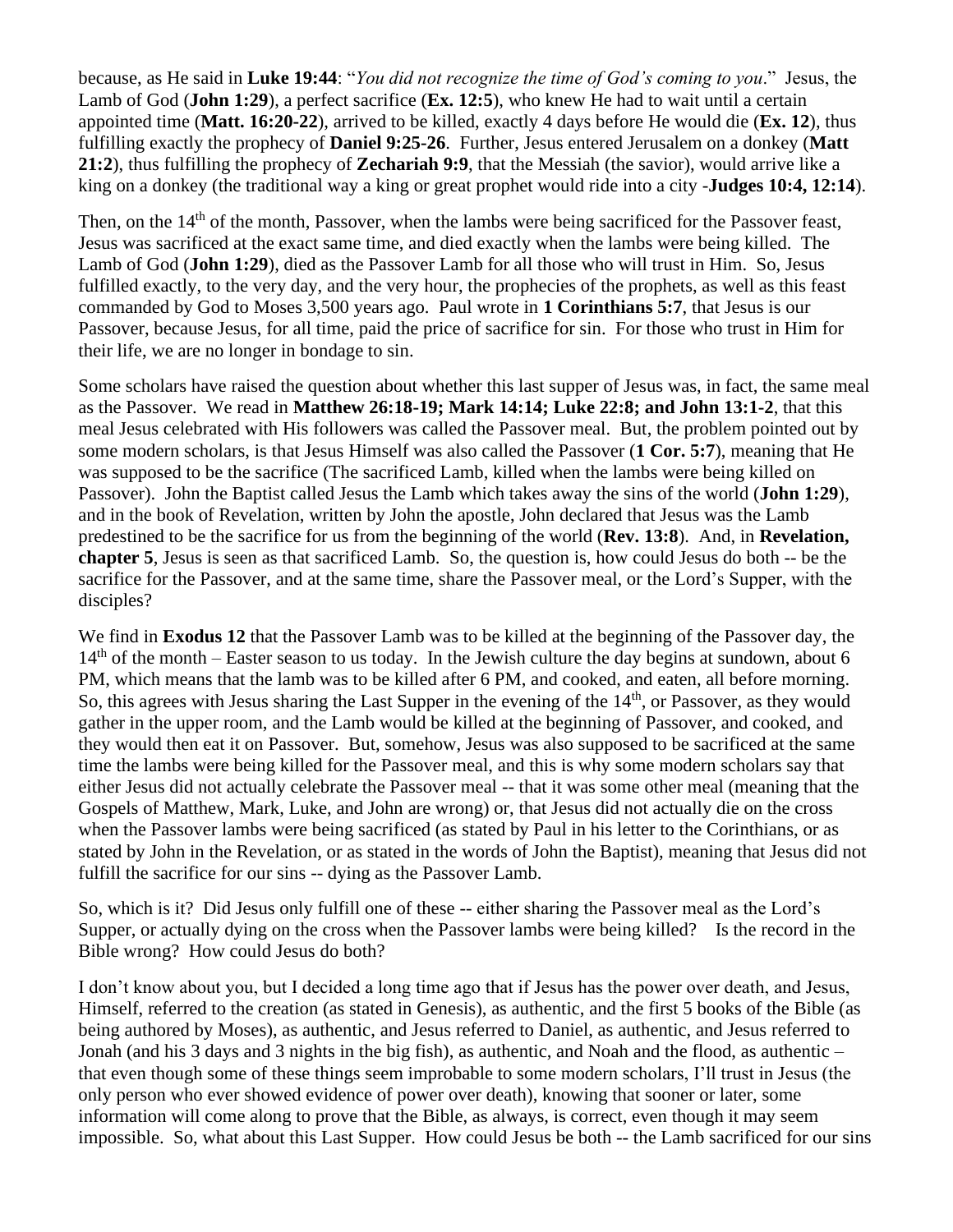at the same time as the lambs were being sacrificed for the Passover meal, and also, on that same day, share this Passover meal with His followers? One of the problems we have in understanding this is the way the Jewish people describe Passover. The term "Passover" is used primarily to mean the "week of the Passover feasts" (the whole week, all three feasts, or appointments). Thus, when in the Bible we read the term "the day of preparation" for the Passover, this is referring to the day of preparation for the next day, or the Sabbath day Feast of Unleavened Bread (**Matt. 27:62; Mark 15:42; Luke 23:54**). Being a Sabbath day, the people had to prepare all their food on the day before the feast, as no work is allowed on the Sabbath day.

Originally, when the Passover was instituted by God (back at the Exodus with Moses (**Ex. 12** - 1,500 years before Christ came to us), the lamb was sacrificed after 6 PM (at the very beginning of the Jewish day). The lamb was killed, cooked, and eaten before midnight. Then, when the people received the commandments from God, in the desert, during their Exodus travels to Mt. Sinai, God commanded that they sacrifice the lambs at the tabernacle (Temple of God), and that the Priests were to be in charge of this sacrifice and remembrance of the Passover (**Deut. 16:1-8**). This went o.k. for a while. But, soon the population of the Jewish people got so large, that the Priests decided they couldn't sacrifice all the lambs necessary in the few hours after 6 PM. There were too many people -- too many lambs to cook and eat before morning. So the priests combined the Passover, and the next feast, the Unleavened Bread Feast (which occurs the very next day), into one celebration. The priests began killing the lambs early on Passover, and completed the sacrifices shortly after 3 PM -- in time for the meal to be prepared by 6 PM for the next day (which began at 6 PM --the Feast of Unleavened Bread –a high holy Sabbath day, where no work [cooking] was allowed (**Lev. 23:7**). This means that at the time of Jesus (1,500 years after the Exodus of Moses), the lambs were not all being sacrificed at 6 PM (the beginning of the Passover), as called for originally by God in **Exodus 12**, but the lambs were being killed starting at the beginning of Passover, and continuing up to 3 PM (during the daylight hours of Passover), and the meal was then being eaten after 6 PM, at the start of the Feast of Unleavened Bread, which was the very next day.

Jesus, being God, being the High Priest (**Heb. 9 &10**), chose to celebrate the Passover with His followers at the time originally given to eat the Passover, after 6 PM (at the beginning of the day of Passover), and then, Jesus also fulfilled the sacrifice of the Lamb for our sins, by dying on a cross at the exact time (3  $PM$  – **Luke 23:44-47** – the 9<sup>th</sup> hour is 3 PM – 9<sup>th</sup> hour from sunrise) during the daylight hours of the Passover day, exactly when the lambs were still being killed by the temple priests. So, the Bible is correct after all – imagine that!

#### **Passover Week**

Matthew, Mark, and Luke give us three witnesses to this weeks events. Like any witnesses, they remember things slightly differently. Some scholars suggest there are errors in the Bible due to these different versions, however there are explanations.

 One such seemingly contradiction is between Luke's account (Luke 19:45), and that of Matthew and Mark (Matt. 21:12; Mark 11:11). We, today, "condense" the entry of Jesus into Jerusalem (and the cleansing of the Temple), into one event on a Sunday (tradition). Actually, as pointed out in the chart on the Passover week, the entry day was actually a Saturday Sabbath, and the cleansing occurred the next day, on a Sunday.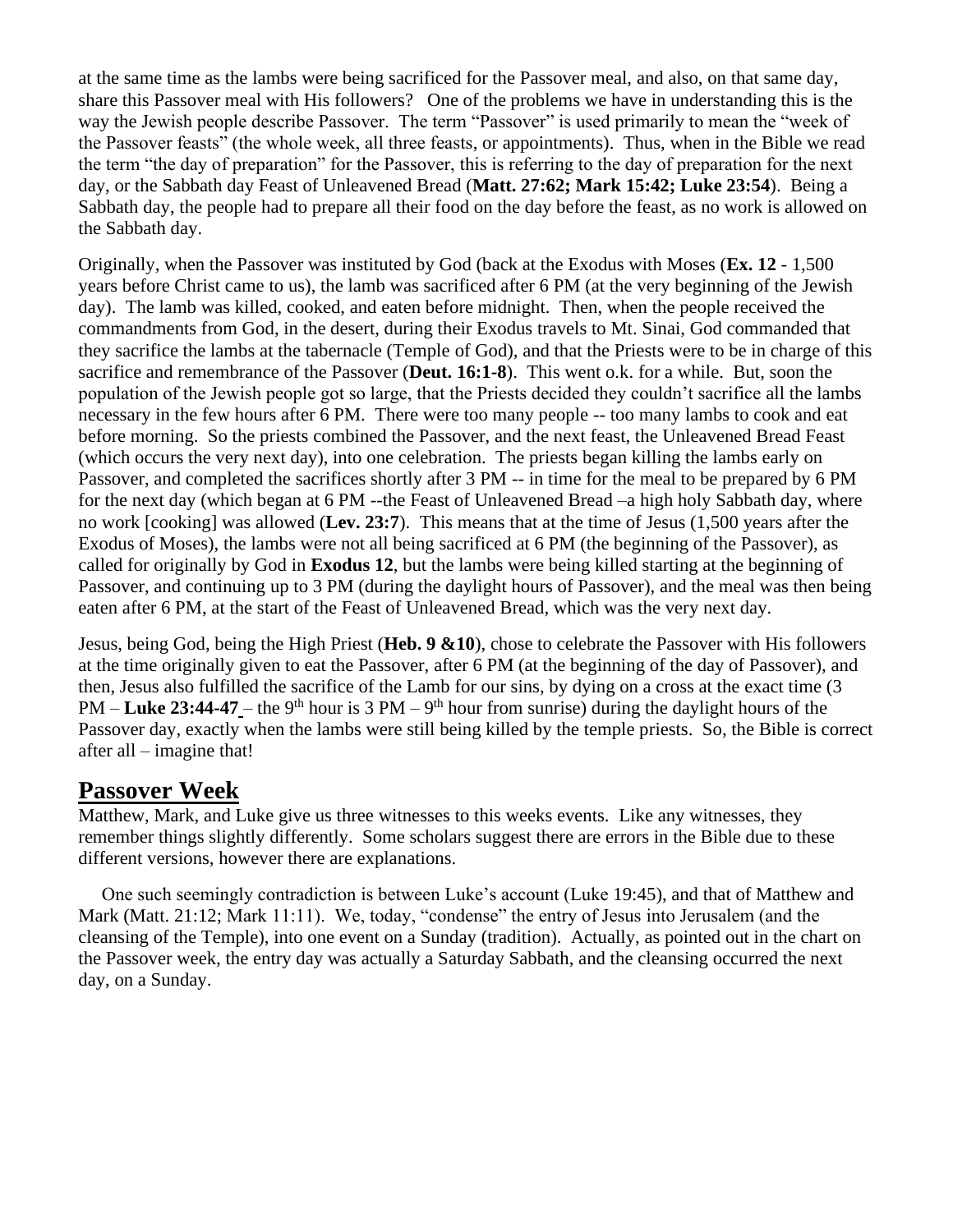### **The Passover Week** *Target Truth Ministries.com* Box 1299, Ukiah, Ca. 95482

| $***$                                                                     | <i>Note: the Jewish day begins at sundown <math>(6 P.M.)</math>.</i>                                                                                                   |
|---------------------------------------------------------------------------|------------------------------------------------------------------------------------------------------------------------------------------------------------------------|
|                                                                           | <b>Thursday</b> – John 12:1 (6 days to Passover—long travel from Ephraim—John 11:54).                                                                                  |
| $Friday -$                                                                | John 12:2 ("supper"- supper is after 6 P.M. on Thursday—so this is now Friday).                                                                                        |
|                                                                           | Mark 11:4-6 (colt brought to Jesus—see also Matt. 21:2-6)                                                                                                              |
|                                                                           | <b><u>Saturday</u></b> – John 12:12 ("next day").                                                                                                                      |
| 10 <sub>th</sub>                                                          | Matthew 21:7-11 (Jesus entered Jerusalem—the triumphal entry).                                                                                                         |
|                                                                           | Mark 11:7-11 (Jesus entered Jerusalem, "looked around and left").                                                                                                      |
|                                                                           | Exodus 12:3-6 (lamb for sacrifice to be selected on the $10th$ of the month).                                                                                          |
|                                                                           | John 1:29 (Jesus declared the <i>Lamb of God</i> —see also Rev. 5:6-14).                                                                                               |
| $Sunday -$                                                                | Mark $11:12-14$ (next day – tree cursed).                                                                                                                              |
|                                                                           | Mark 11:15-17 (overturned tables of money changers—see also Matt. 21:12-13).                                                                                           |
|                                                                           | Mark 11:19 (left city—see also Matt. 21:17).                                                                                                                           |
| $Monday -$                                                                | Mark 11:20 (next morning – tree dead—see also Matt. 21:18-19).                                                                                                         |
| <u>Tuesday</u> –                                                          | Mark 11:27 ("again" returns to Jerusalem). "Again" can be interpreted as either Monday                                                                                 |
|                                                                           | or Tuesday—doesn't really matter (Luke 19:47-48 – He taught daily).                                                                                                    |
|                                                                           | <b>Wednesday</b> – Leviticus 23:5-7 (Passover on the $14th$ of the month—begins at 6 P.M. of $13th$ ).                                                                 |
|                                                                           | Exodus 12:1-6 Lamb to be killed on 14 <sup>th</sup> (start of 5 <sup>th</sup> day), <i>after</i> being held 4 days / 10 <sup>th</sup> to 13 <sup>th</sup> – Lamb       |
|                                                                           | traditionally killed at 6 P.M., just after 13 <sup>th</sup> daylight has ended (twilight)—the beginning of 14 <sup>th</sup> (the 5 <sup>th</sup> day). Jesus (the Lamb |
|                                                                           | of God), began His ministry with the world at His baptism (28 A.D.), and at the end of 4 years (at the start of this $5th$ year—32                                     |
|                                                                           | A.D.—fulfilling the "4 days" prophetically), Jesus is sacrificed like the lamb in the first Passover, just after the "4 <sup>th</sup> day" (year)                      |
|                                                                           | ends, and the next day (year) begins. Note that God changed the start of the Jewish year to Passover.                                                                  |
| 14 <sup>th</sup>                                                          | Luke 23:54 (Preparation day—Passover—the Holy Sabbath begins <i>after</i> 6 P.M. today).                                                                               |
|                                                                           | Mark 15:42-47 (Preparation day--Passover--the day before the Sabbath of Unleavened                                                                                     |
|                                                                           | Bread-John 19:31-which is a "high day"—Luke 22:1-the names of these feast days                                                                                         |
|                                                                           | are used interchangeablyPassover is the first feast, and Unleavened Bread is the                                                                                       |
|                                                                           | High Holy dayso some people refer to "Passover" and others call it "Unleavened"                                                                                        |
|                                                                           | Bread—Lev. 23 delineates themPassover is on the 14 <sup>th</sup> , and Unleavened Bread                                                                                |
|                                                                           | begins the next daythe 15 <sup>th</sup> , which begins at 6 P.M. on the $14th$ .                                                                                       |
|                                                                           | Matthew 27:45-54 ( $6th$ to $9th$ hour—noon to 3 P.M.). Jesus died around 3 P.M.                                                                                       |
|                                                                           | 1 Corinthians 5:7 (Jesus called our <i>Passover</i> ).                                                                                                                 |
|                                                                           | John 19:31-42 (Jesus prepared for burial, and placed in the tomb by 6 P.M.—the beginning<br>of Thursday).                                                              |
|                                                                           | Leviticus 23:6-8 (High Sabbath day--Unleavened Bread--no work allowed).                                                                                                |
| Thursday $-$                                                              | Luke $23:55-56a$ (The women say Jesus body laid in the tomb).                                                                                                          |
|                                                                           | John 6:35 (Jesus claimed to be the Bread of Life).                                                                                                                     |
|                                                                           | Matthew 12:38-40 (3 $days$ and 3 $nights$ in the earth-Jonah 1:17).                                                                                                    |
| $Friday -$                                                                | Luke 23:54-56 (The women prepared spices for the body <i>before</i> the Sabbath-Saturday).                                                                             |
|                                                                           | Mark 16:1 (bought spices <i>after</i> Sabbath-Thursday—purchased and prepared them).                                                                                   |
| <u>Saturday</u> –                                                         | Luke 23:56c (after preparing spices, they rested on the Sabbath).                                                                                                      |
|                                                                           | Leviticus 23:3 (Saturday Sabbath – no work allowed).                                                                                                                   |
| $Sunday -$                                                                | Luke 24:1-3 ( <i>after</i> the Sabbath—Sunday). Jesus is risen!                                                                                                        |
|                                                                           | Mark 16:2 (first day of week-Sunday).                                                                                                                                  |
|                                                                           | 1 Corinthians 15:20-23 (Jesus called the " <i>Firstfruit</i> ").                                                                                                       |
|                                                                           | Leviticus 23:9-11 (The Feast of First fruits).                                                                                                                         |
|                                                                           | Why are these dates important? Luke 16:31-Listen to Moses (Leviticus), and the Prophets (Daniel & Ezekiel).                                                            |
| Leviticus 23 (The Seven Feasts of Israel—fulfilled by Jesus).             |                                                                                                                                                                        |
|                                                                           | Daniel 9:24-26 (fulfilled exactly on the 10 <sup>th</sup> of Nisan, 32 A.D., by Jesus).                                                                                |
|                                                                           | Ezekiel 4 (fulfilled <i>exactly</i> to the very year Israel became a country again in 1948, and also                                                                   |
|                                                                           | fulfilled exactly when Jerusalem was restored to Israel in 1967-fulfilled after 2,520 years).                                                                          |
| See " <i>Great Prophecies</i> " Study— <b>Target Truth Ministries.com</b> |                                                                                                                                                                        |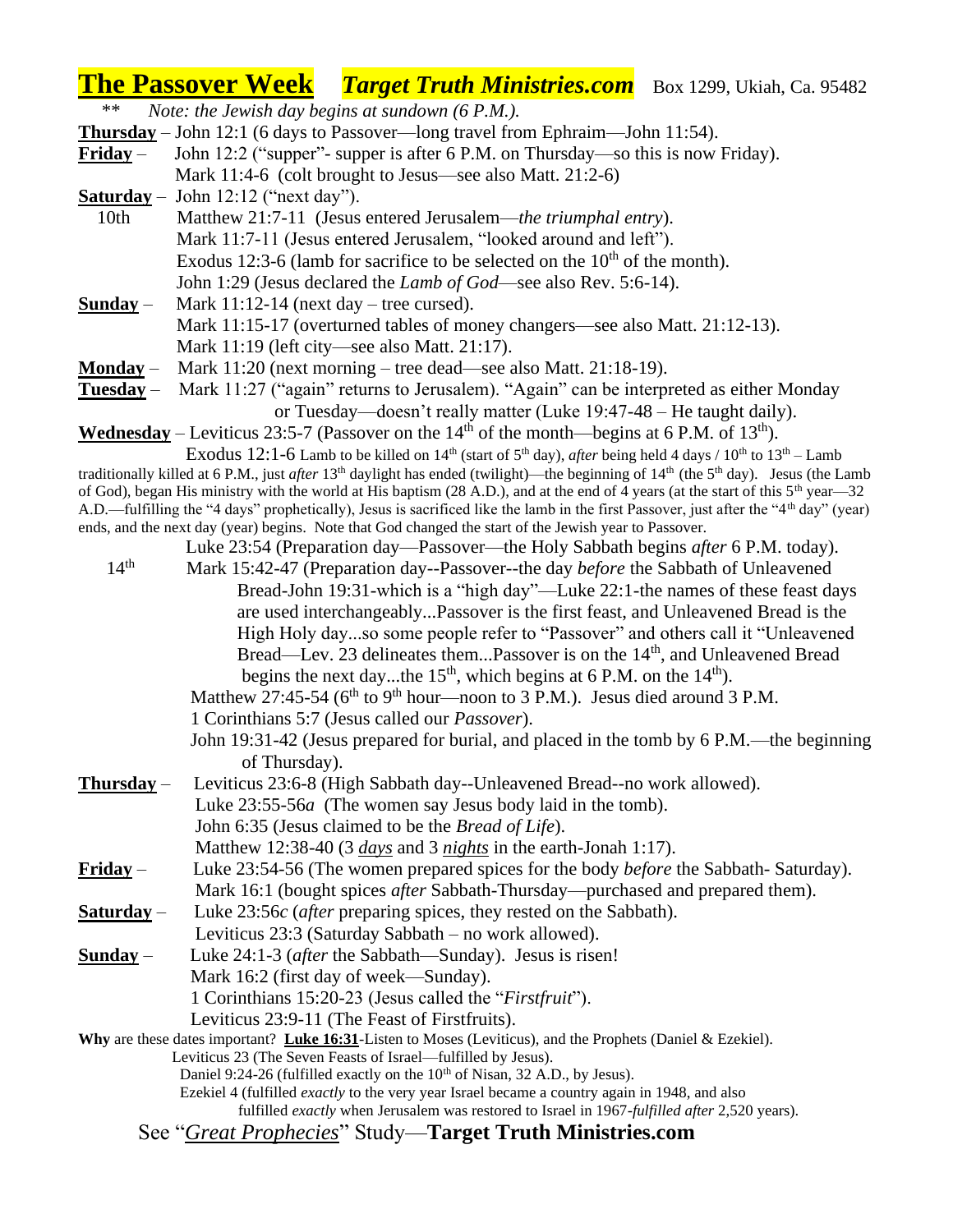Passover, the death of Jesus, was on a *Wednesday*, not a Friday, even though that is our traditional day to remember this event. The key to understanding the Passover week are Jesus' words in Matthew 12:39-40 (3 days and 3 nights in the tomb, indicating 72 hours). Everyone agrees that Sunday was the resurrection day (John 20:1). This means that Jesus must have been placed in the tomb at least 72 hours prior to the resurrection. Scholars agree that in the Hebrew understanding the phrase "the third day" can mean both, any part of three days, or the three full days. The reference in John 2:19 would agree with this understanding ("in" three days—a general time reference). However, Mark 8:31, 9:31 clearly states "after" three days (Greek Amplified, NAS, NIV), whereas Matthew 16:21, 17:23, 20:19, and Luke 9:22, 24:46, state "on" the third day. The Jewish day ends and begins at sunset (6 PM), not midnight like the western world. Whether "on" or "after" depends upon a person's point of view...whether the writer is writing from the point of view of the "*death*" of Jesus (Wednesday), or the point of view of the "*burial tomb being sealed by the Romans*" (beginning of Thursday—the burial). In other words, it all depends upon whether ones view is of being resurrected from the bodily death, or resurrected from laying buried. It would be correct to say "*on*" the third day (from the point of view of the burial tomb being sealed by the Romans), and also correct to say "*after*" three days (from the point of view of Jesus' physical death). Since the phrase "the third day" can mean three full days and nights, and since Mark 8:31, 9:31 includes the clarification of "after," Jesus, therefore, rose *after* 72 hours of both His death, and His burial.

Why three full days, and three full nights? Pagan beliefs were that the soul of a person hovered by the body for three days, and that a person could come back to life. History does record several people being declared dead up to three days and coming back to life. Jesus was sending a message to all people biblical and pagan—that Jesus alone had power over death—thus four days (John 11:17).

Three hundred years later, the Christians went along with the roman emperor to break away from the Jewish people, and their date of Passover, and today we've all but forgotten Passover, and also all but forgotten what the "Easter" season for Christians is truly about.

Jesus also fulfilled exactly to the very day Hanukkah, both the 3 years to the cleansing (1080 days), and the 8 days of light (the resurrection on the 8<sup>th</sup> day after cleansing the temple during this Passover week), Dan. 8:8-14, John 10:22-30 (see **Hanukkah** Study at Target Truth Ministries.com).

God has His own plan for saving us. During the Easter season (the Passover week), we see how it unfolds. This Plan of God's has been fulfilled, and fulfilled *exactly.* Moses wrote God's Words down 3,500 years ago. Jesus fulfilled the Word 2,000 years ago. God has a plan for every person's life also (**Psalm 139:16**). God's Plan for us is written within the Bible. Of course, many people aren't interested in what's about to happen. But, as we will discover as we go through these Feasts, God does keep His word, and He keeps it *exactly*, to the very day and hour.

**The very next day**, the 15<sup>th</sup> [the Jewish day begins at sundown (about 6 PM), whereas our days begin at midnight], is the start of the next feast.

**Feast # 2, the Feast of Unleavened Bread.** This feast, or appointment, is one of the High Holy Days of the year, and all men were to be present at this feast in Jerusalem. This feast is described in **Leviticus 23:6**. The meaning behind the unleavened bread, is to remind us of how Israel was allowed to leave Egypt. After the death of the Egyptians on Passover (the day before -**Ex. 11-12**), Israel didn't have time to let their bread rise with yeast, and then bake it. They could only bake a little bread as unleavened, with no yeast (flat bread), and then wrap up the rest of the dough to take with them, which meant that this dough also would eventually be baked up as flat, unleavened bread.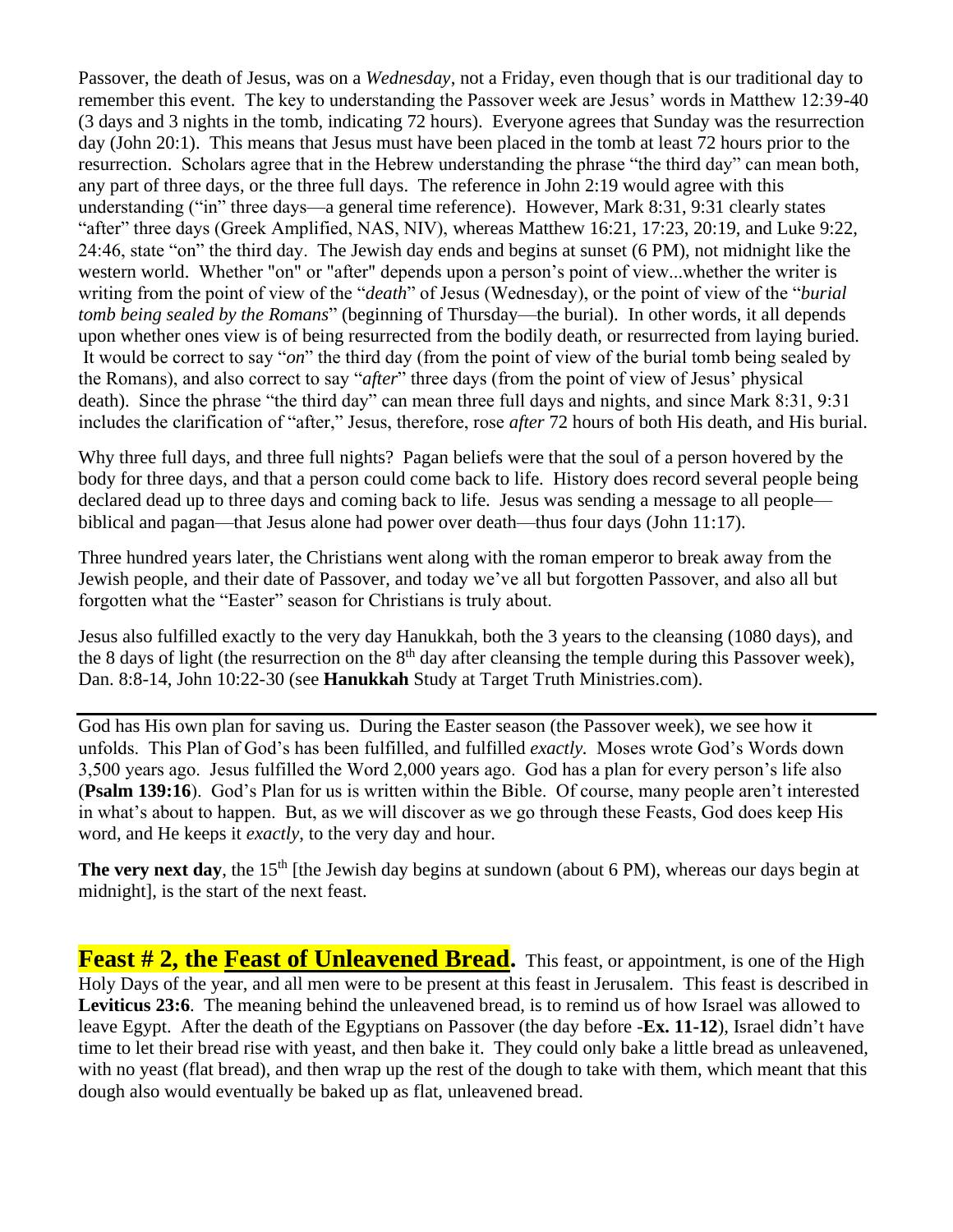So, Israel was commanded by God to remember this day as a special High Holy Sabbath day (as we know, these Feasts, including "Easter," are held on a different day of the week each year, depending upon what day of the week the moon is new (as we discussed in Feast # 1), and so usually this feast does NOT occur on a Saturday. It is usually a different Sabbath from the Saturday Sabbath which the Jewish people are commanded to worship on. This day is a High Holy Sabbath. Israel celebrates this day by placing 3 flat loafs of unleavened bread on the supper table, and then the middle loaf is broken, wrapped in linen cloth, and hidden away. Later on this hidden bread is brought back. This middle loaf is called the bread of affliction by the Jewish people. According to Rabbi Sperling in his book "*Reasons for Jewish Customs and Traditions*", this tradition may go all the way back to **Genesis 18**, where Sarah prepared 3 measures of fine meal for the angels who visited. In the rabbinic traditions, these angels visited on the same date on which Passover later occurred. The reason the Jewish people hide the broken bread is in memory of the Passover *lamb*. When Jesus celebrated the Passover at His Last Supper (**Matt. 26:26**), He broke the bread and said "*This is my body*". After the bread is broken, it is wrapped in linen cloth and hidden, and then later on during the meal, brought back. This ceremony is called in the Hebrew the "*afikoman*" ceremony. Dr. David Danbe, professor at Oxford University states that this name is derived from "*aphikomenos*," which means "*the one who has arrived.*"

For Christians this middle loaf being broken is symbolic of Jesus, the bread of life, God the Son, being afflicted for our sins, and broken. God sacrificed Himself, shed His own blood, in order to pay for my sins, and in order to save all those who will trust in Him. Three loafs of bread, to Christians, represent God the Father, God the Son, and God the Holy Spirit. God reveals Himself to us in these three ways, thus three loafs. It was just before the beginning of this High Holy Day (the very end of the Passover Day, the 14th), that Jesus was placed in the Tomb, and the stone rolled in place to cover it. Thus, Jesus, the Bread of Life (**John 6:32-40**), fulfilled this feast *exactly*, by being broken, being wrapped in linen, and finally hidden away--buried (the sinless Bread of Life), on the very day which the bread (unleavened, with no additives), was being wrapped in linen and stored away for the long trip. The unleavened bread is seen as pure bread, with no additives (no yeast – no sin), and so also Jesus is seen as the pure Bread of Life (sinless). Yeast is seen as "puffing up" the bread, symbolic of "puffing up" a person with pride. God wants a humble person, not a prideful person (**Psalm 51:16-17**).

God tells us in **1 Corinthians 5:7-8**, that Jesus is our Passover, and that we are to put the things of this world out of our lives, get rid of the leaven, the yeast, the impurities which puff us up.

### **The third feast – Feast #3 – The Feast of First Fruits** (Lev. 23:9-14). This

feast, or appointment, is celebrated during the Passover week, and it occurs on the Sunday just after the Saturday Sabbath (Saturday is when the Jewish people are commanded to rest every week). This feast was commanded by God to Moses to celebrate the first harvest of the land given by God to Israel. Israel actually began celebrating this feast with Joshua, and the arrival of Israel into their promised land, after the 40 years in the wilderness.

For Christians, this is the day we celebrate as Easter today, originally known as First Fruits, part of the Passover week, which is commonly called Passover.

The word "Easter" is not in the Bible. Now, there is a notation in my Bible in **Acts 12:4**, and it says the word Easter is used by some in reference to the Passover season. God's Word calls this time of year Passover, not Easter. So, how did this use of the word Easter get started ? And, where did all these Easter bunnies and Easter eggs come from?

Well, it turns out, that even in Samaria, (a district of ancient Israel), a thousand years before Moses, there was a goddess of fertility who had mythical bunnies that laid eggs (**Jer. 44** – the Queen of Heaven – Ishtar – see the Study on **Queen of Heaven**, or other books in this series, *Eden to Evil*, *Science, Origins &*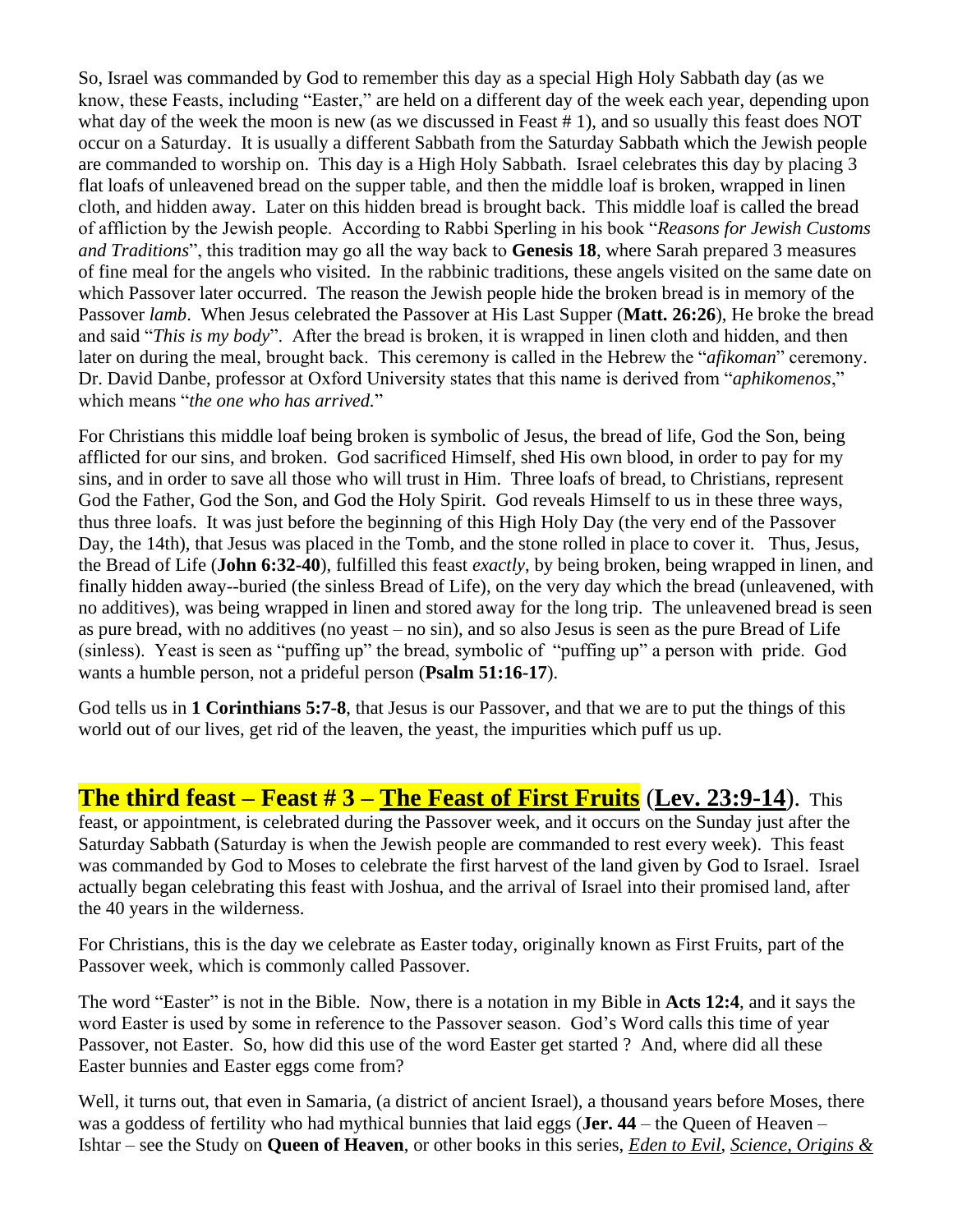*Ancient Civilizations*, and *God's Plan / Satan's Plan* – Target Truth Ministries.com). The worship of this goddess of fertility actually began in Babylon, and spread to all the surrounding areas, including Israel. The season of celebrating the bunnies, and eggs, and the goddess of fertility, was in the springtime. The name of the Goddess is Ishtar, and the bunnies are Ishtar bunnies and the eggs are Ishtar eggs. Get it? Ishtar / Easter. Easter is the English version of Ishtar in the Babylonian language. This Ishtar day is kind of an Earth day, similar to our Earth day here in America, which, just so happens, to occur at this time of year also. So, we have Ishtar, Easter, and Earth day, all here in the springtime, complete with Ishtar's bunnies and eggs. Here's what happened to Passover to cause it to be called Ishtar, or today, Easter. Almost all the early Christians were of Jewish origin, and they celebrated the resurrection of Jesus at Passover time for the first 300 years after Jesus death and resurrection, because it was on Passover that Jesus was killed, and during the Passover week that Jesus also rose from the dead. All the disciples, all the apostles, all the original churches established by Paul, used the Jewish Passover week (which consisted of these 3 feasts of the Passover week - **Lev. 23**), as the days to celebrate life, the resurrection of Jesus.

Then, in 325 AD, when the Christian council at Nicaea met, the Bishops were in agreement (with a little help from the emperor of Rome), that the Jewish people were at fault for Jesus death (the anti-Jewish movement began), and they sought to prohibit Christians from continuing to celebrate the resurrection at the same time as the Jewish Passover. After almost 300 years, there was a requirement to separate from the Jewish population, and the Christians adopted a celebration day, which turned out to be a similar date to the celebration of Ishtar (today's Easter), as the new day to celebrate the resurrection of Jesus Christ. By doing this, the emperor of Rome also hoped he could unite all the various beliefs together under the Christian religion. In other words, all the pagan festivals of Ishtar, and bunnies, and Earth day, as well as the Jewish Feast of First Fruits (the third feast in this Passover week, otherwise known as the resurrection of Christ - Sunday), would now all be know as this new Ishtar day, which would be designed to never fall exactly on the same day as the Jewish Passover days, thus separating the Jewish people from all other Romans. God's Word, His Festivals, had been fulfilled by Jesus. However, 300 years later, this movement, to move away from God's festivals, festivals which were fulfilled by Jesus, occurred over who to blame. In actuality, every sinner is at fault for the death of Jesus. If there were no sinners, there would be no need for God to sacrifice Himself. So, in fact, I am at fault for the death of Christ, because I am a sinner.

This Feast, or appointment, of First Fruits, Feast # 3, is the exact day which Christ rose from death, thus fulfilling the prophecy of Jesus Himself, when he told His followers that He would give them the sign of Jonah, and spend 3 days, and 3 nights, in the earth (**Matt. 12:39-40; Jonah 2:2-6**). This is the hidden prophesy that was given to Moses by God 1,500 years before Jesus was even born, the prophecy of the "First Fruit." Jesus is the First Fruit of the harvest of souls. Paul called Jesus the First Fruit (**1 Cor. 15:20-23**).

So, Jesus fulfilled exactly, to the very day, the Passover Feast, the Feast of Unleavened Bread, and also this third feast in this week of celebration, the Feast of First Fruits. These were commanded by God 1,500 years before Jesus walked this earth.

Jesus also fulfilled exactly to the very day Hanukkah, both the 3 years to the cleansing (1080 days), and the 8 days of light (the resurrection on the 8<sup>th</sup> day after cleansing the temple during this Passover week), Dan. 8:8-14; John 10:22-30 (Target Truth Ministries.com for the **Hanukkah** Study).

Many people today mock God. Many people today ignore how God has caused all these prophecies to be fulfilled. Many people today ignore the fact that God has warned us about our future, as well as the harvest which is ongoing, and which will end when Christ returns.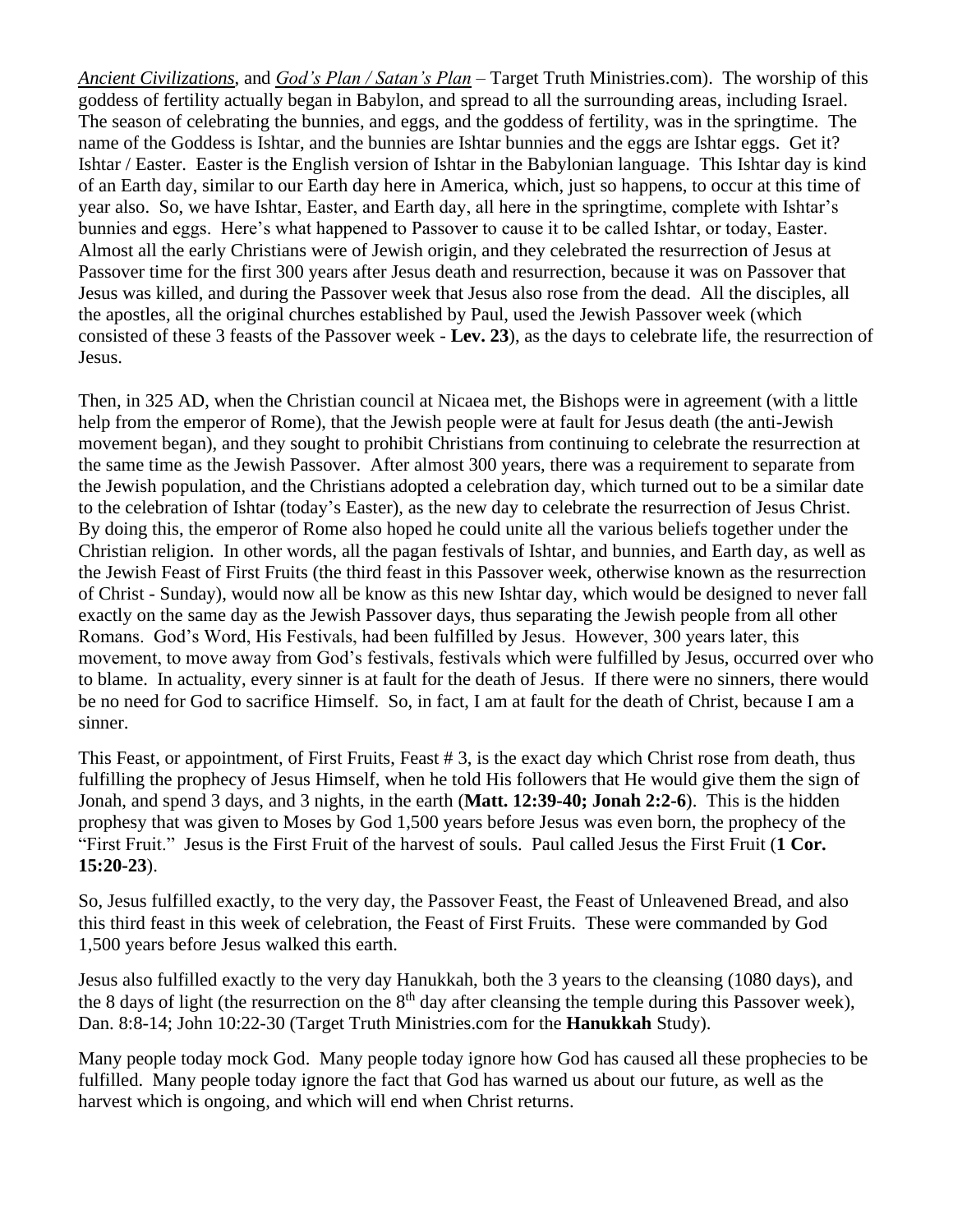The **Feast of Weeks Feast # 4** (**Lev. 23**). This Jewish Feast (Feast, or appointment, number 4 of 7), celebrates Moses receiving the commandments on Mount Sinai, 50 days after Israel left their bondage in Egypt, the Exodus (see the **Exodus Timeline & the Real Mt. Sinai** Study, or other books in this series, *God's Plan / Satan's Plan*, and *Book of Chronologies & Time Charts* – Target Truth Ministries.com). This Feast is also known as the Feast of the Long Harvest, because this Feast occurs at the beginning of the long harvest season to come. The harvest will last all summer long, for many weeks, and it occurs seven weeks after the Feast of Firstfruits…thus it is called the Feast of Weeks.

Christians know this date as Pentecost, because this is a special day for Christians. The church was established 50 (pente) days after Jesus Resurrection (**Acts 2**), which occurs exactly on this very day that God established with Moses 1,500 years earlier. The Feast of Passover involves unleavened bread, bread with *no* additives, symbolic of *no* sin (see Easter – Passover discussion). This Feast of Weeks, or as we Christians call it, Pentecost, however, is celebrated with LEAVENED bread, symbolic of sin, or additives to the pure bread. This feast uses 2 loafs of bread at the table of the Jewish family. To the Jewish people these two loafs symbolize the double portion of manna given to Israel during the Exodus in the wilderness before each Sabbath (**Ex. 16:22-26**). For the Christian, these 2 loafs symbolize the two groups of sinful (leavened) people in the world, God's chosen (Israel), and the gentiles, which are all the other nations of the world. God has a provision for all people, Jew and gentile.

The date of this Feast of Weeks, or Pentecost, never occurs on the same date each year. The reason for this is due to a variety of factors. First, the Bible tells the Jewish people how to pick the date. In **Exodus 12**, and **Lev. 23**, they are told that the date to celebrate the very First Feast of the year (Passover – Feast # 1), is to be based upon selecting the first day of the first month of the Jewish year, which is based upon the first full moon after the Spring Equinox, which is when the sun is directly over the equator. Also, the Feast of First Fruits (**Lev. 23**), which is the day which Jesus rose from death, occurs after this feast of Passover, meaning that because the day for Passover is based upon the moon cycle, and, therefore will be a different date each year, that the day for First Fruits will also be different each year. And further, this means that all the feasts linked to that day will also occur on a different day each year. So, Pentecost, or the Jewish Feast of Weeks, which occurs exactly 50 days after the Feast of First Fruits, will also occur on a different day each year. Now, if your not confused enough already, **stay tuned**. For several hundred years after the resurrection of Jesus, both Christians and Jews celebrated on the same days.

Then, at the Christian Council of Nicea, the Christian Church decided they no longer wanted to be using the same days as the Jewish people. So, they decided to make some rules so that in the future the Christian Church would never celebrate on the same day as the Jewish people. They decided that Easter (the Jewish Passover), for example, would occur for Christians on the first Sunday after the full moon, after the Spring Equinox. Still not confused enough, **stay tuned**. The Eastern part of the Christian Church did not like this method of picking a date, so they came up with still a different way of selecting a date. The Eastern Church decided to set the day to celebrate Easter (the Jewish Passover), by linking their date to the first Sunday after Passover, which is 14 days after the new moon (dark), after the Spring Equinox. So, today we have 3 different dates which are celebrated each year depending upon whether your Jewish, Western Christian, or Eastern Christian. And all these dates will change every year because they are all based upon the cycle of the moon, as per God's Word. **Is everybody happy now**? Please, don't make me repeat this again!

Jesus, after His resurrection spent weeks visiting hundreds of people on several occasions to prove to us doubters that He truly has the power over life and death. Jesus is God (**John 10:30; Matt. 28:18, 1 Corin. 15:1-8; Acts 1:1-8**). Jesus then rose to His kingdom, and then, 50 days after His resurrection to life, Jesus followers were gathered on this exact day of the Feast of Weeks (known today to Christians as Pentecost). We read in **Acts 2:1-6**, that God the Holy Spirit came to these followers of Jesus, and as evidence of this supernatural event, they began speaking in various languages, so that whoever they were talking to, no matter what language the other person understood, they were heard in that language. This is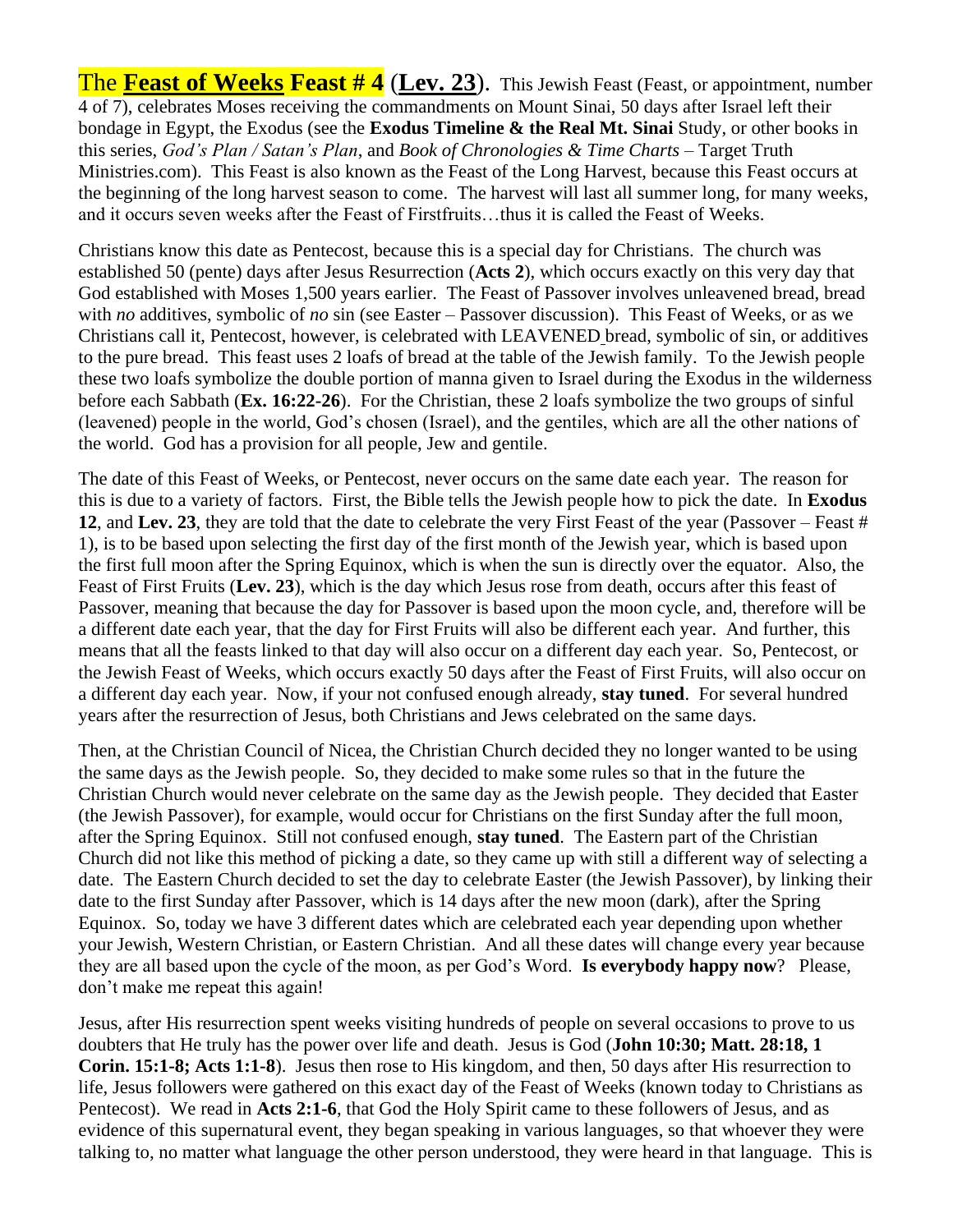the day (Pentecost) that the Church was officially established, as the power of God the Holy Spirit came into the lives of these followers of Jesus. What happens next is what is so great about how God connects the dots. We read in **Acts 1:14**, that Peter gave a sermon, a message, that God offers us eternal life if we trust in Jesus as our Savior, and that to deny Jesus is eternal separation. So, this exact day given by God to Moses is the exact day the Christian church was established, just as foretold by Jesus. The Feast of Weeks, or Pentecost was fulfilled exactly to the very day.

**FEAST # 5 – Lev. 23:24 – TRUMPETS** – This is New Year's Day for Israel, they call it Rosh Hashanah. New Year's day is not a party day like New Year in America—this is a solemn day. This day occurs the day after the new moon (dark-not full), after the autumn equinox. The autumn equinox is the day of the year when the sun is directly over the equator, which occurs in the September/October period. This is the only feast day selected by the dark moon. The rabbis called this day "*The day of which no one knows the day or hour*"—sound familiar (**Matt. 24:36**)? This is because the moon goes dark for about two and a half days, and the exact full day of darkness is not known to man, but only to God. The rabbis would pick one of these dark days as "the day," not really knowing if it truly was "the day." This appointment day was celebrated by Jesus when He walked the planet. The trumpets are called Shofar (or ram's horns), and they are used to call the people to worship, and to judgment. Cow's horns are forbidden because of the sin of Israel with the golden cow worship related to Egypt. For Israel, this feast day celebrates the calling of all Israel to prepare for the next feast (the atonement). Between this feast, and the next one, are ten days of affliction (sometimes called the ten awesome days), where Israel is to reflect upon its failures and sins, and seek reconciliation with God (see the Message "*When Will God Come?*" – Target Truth Ministries.com). The ten days could represent the 1,000 year Millennium. This feast is celebrated as the opening of the "Books of Life," and then, ten days later, the books will be sealed, hopefully with your name recorded (**Ezek. 32:31-33; Psalm 69:28; Rev. 3:5, 13:8, 17:8, 20:12-15, 21:27**). This feast also celebrates the beginning of the final harvest period at the end of the year – at the end of the summer season. **Colossians 2:16-17** states that these festivals / holy days / appointments are *a shadow of things to come*. Jewish tradition is that New Year celebrates 1) The creation of the Earth, 2) The creation of Adam, 3) This is the date that Abraham was to sacrifice Isaac (to resolve problem with creation of Earth—Day 1, and creation of Adam—Day 6…on the *same day*, see the book *Eden to Evil* at Target Truth Ministires.com).

There are a couple of things about which this day may be prophetic:

- 1) This is possibly the exact day, when the angels announced to the shepherds, that God had arrived, the birth of Christ (**Luke 2:1-14**), when Jesus (God, the Son), came the first time. In Europe, this announcement day is known as Michaelmas. Michaelmas is an early Christian holy day, associated with the angel, Michael, announcing to the shepherds that the Savior has been born. In fact, in Europe, for hundreds of years, December  $25<sup>th</sup>$  (Christmas) was forbidden as a day to celebrate as the day of Christ's birth, because it was known that December 25th was not the true day of Christ's birth. In fact, December  $25<sup>th</sup>$  is the traditional day of ancient Rome celebrating all their pagan gods' birthdays. The date of December 25<sup>th</sup> goes all the way back to Babylonian times with Nimrod, and the Tower of Babel. Michaelmas is celebrated on Sept. 29<sup>th</sup> in Europe, at the same general time of year as this Feast of Trumpets. The equinox, of course, changes every year as to which day of the month it falls. So also, the Feast of Trumpets changes each year. But, Europe adopted a set date of the 29th of September to commemorate Jesus' birth. There is considerable evidence that Jesus was born on the  $29<sup>th</sup>$  of September in 2 B.C. This date, the  $29<sup>th</sup>$  of September, was also the date of this Feast of Trumpets, in 2 B.C. (see Study on *The Birth Date of Christ* at Target Truth Ministries.com).
- 2) There is another prophetic possibility. Jesus tells us that at the end of time, the end-time events will be announced by trumpets (**Matt. 24:31**). The trumpet call is a call to judgment, and worship, at the end of this age. The trumpet announces the intervening of God—that time when God is about to make His presence known. The trumpets historically announced the victory of Israel over its enemies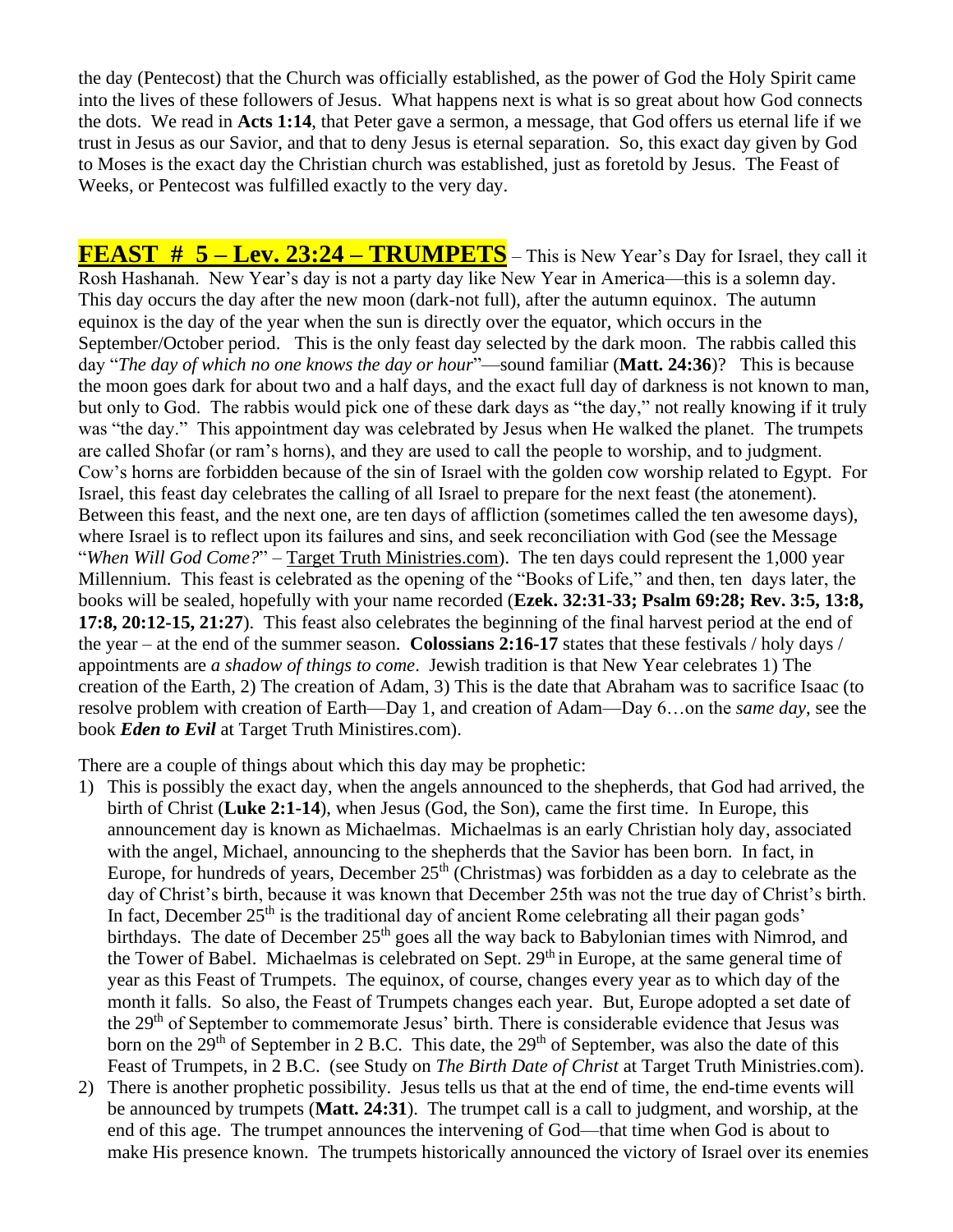in war, because of God's intervention. Also, the trumpets announced the day of their deliverance from evil—the day God arrives to save and to begin judgment. This is a picture of a final harvest at the end of time—the day the harvest of the wicked is about to begin (**Zech. 14:1-3; Matt. 24:27-29; John 5:28-29**). The 10 days could be representative of the Millennium—and the books of life being open. After ten days of affliction, the next feast (number six), is when God will finalize the judgement and close the book of life. There are also trumpets at the end of the next feast (number 6).

 If we carefully study God's plan for the end times, we will see that the sacrifices, trumpets, and shouts, etc., are part of each of these harvest appointments in the fall—thus making it difficult to determine exactly which feast is Jesus' return, and which feast is the judgment. See the message **2068** at Target Truth Ministries.com.

**Matthew 24:36-44** – Jesus will judge the wicked first (**Matt. 13:24-30**).

There, of course, is no way of really knowing if Jesus will return at this season of the year, some year. But, it is very interesting that God, 3,500 years ago, gave these feasts for Israel to keep in celebration forever. Also, that Jesus, 2,000 years ago, began fulfilling each of them on exactly the very day which God gave to Moses to celebrate them. One thing we do know, Jesus will return one of these days (**Acts 1:11**), and He is returning to judge the world (**Rev. 19:17-21, 20:1-6; Zech. 14:1-3; Matt. 24:27-29; Job 14:12**). So, this is possibly the day Jesus will return to begin judgment of the rebellious, and to bring an end to this age of Satan's domain.

We come into this world separated from God (**Eph. 2:1-5**). God would like to reconcile with us and welcome us back. Jesus came 2,000 years ago, to pay for our sin with His blood, His life, so that it is now possible (if we *trust* in Christ), to spend eternity in heaven with our Savior, and our loved ones who also trust in Christ. This is a free gift—it is called grace. No works of any kind can earn us a ticket to God's kingdom (**Eph. 2:8-9**).

*Trusting* in Jesus is the only way to God's kingdom (**John 14:6; John 5:22-29**). God wants no one to be judged to hell, and He makes His gift of eternal life in His kingdom available, free to all who will trust in Him. But, one must trust (open the gift), and take it—not ignore it, or discard it. It is my prayer that every person with whom I cross paths, will also spend eternity in God's kingdom. Hope to see ya there, one day. Who knows? Maybe, sooner than we think. When *the* New Year arrives (and the return of Christ), it truly will be a Happy New Year for those who love Jesus!

So, this week celebrates the trumpets announcing the preparation to meet God for judgment. Next, we will discuss the sixth feast, when God reveals His judgment, when the books of life will be closed. You don't want to miss it!

**FEAST # 6 – Lev. 23:26-32 - ATONEMENT** – This feast (or appointment), is also called **Yom Kippur**. There are 10 days of affliction between feast # 5 and this feast # 6, called the ten awesome days, where Israel is to reflect upon their sins, and their covenant with God (to humbly obey – **Gen. 17:1-14**). This feast celebrates the end of the 10 days in which the "Books of Life" have been opened, and it is hoped that as the books are now sealed, that your name is recorded in them (**Ezek. 32:31-33; Psalm 69:28; Rev. 3:5, 13:8, 17:8, 20:12-15, 21:27**). All Jewish men are to be present in Jerusalem for this feast. This is the only day in the entire year when the High Priest enters the Holy of Holies (**Lev. 16**). Blood is sprinkled on the Mercy Seat, for the forgiveness of sin, and at the end of the sacrifice a trumpet is blown at this feast (**Matt. 24:27-29**). Then the priest says God's name. This is the only time in the entire year the name of God is spoken. Man meets God for judgment. This is the day the sanctuary is cleansed (**Lev. 16:16-21**). Note in **John 7:1-10**, that Jesus is present at this feast, and also feast # 7 (the next feast to come 5 days later), but during this feast, and part way through feast # 7, Jesus remained in seclusion so as not to be killed too soon, as *His time was not yet* (**John 7:6-8**).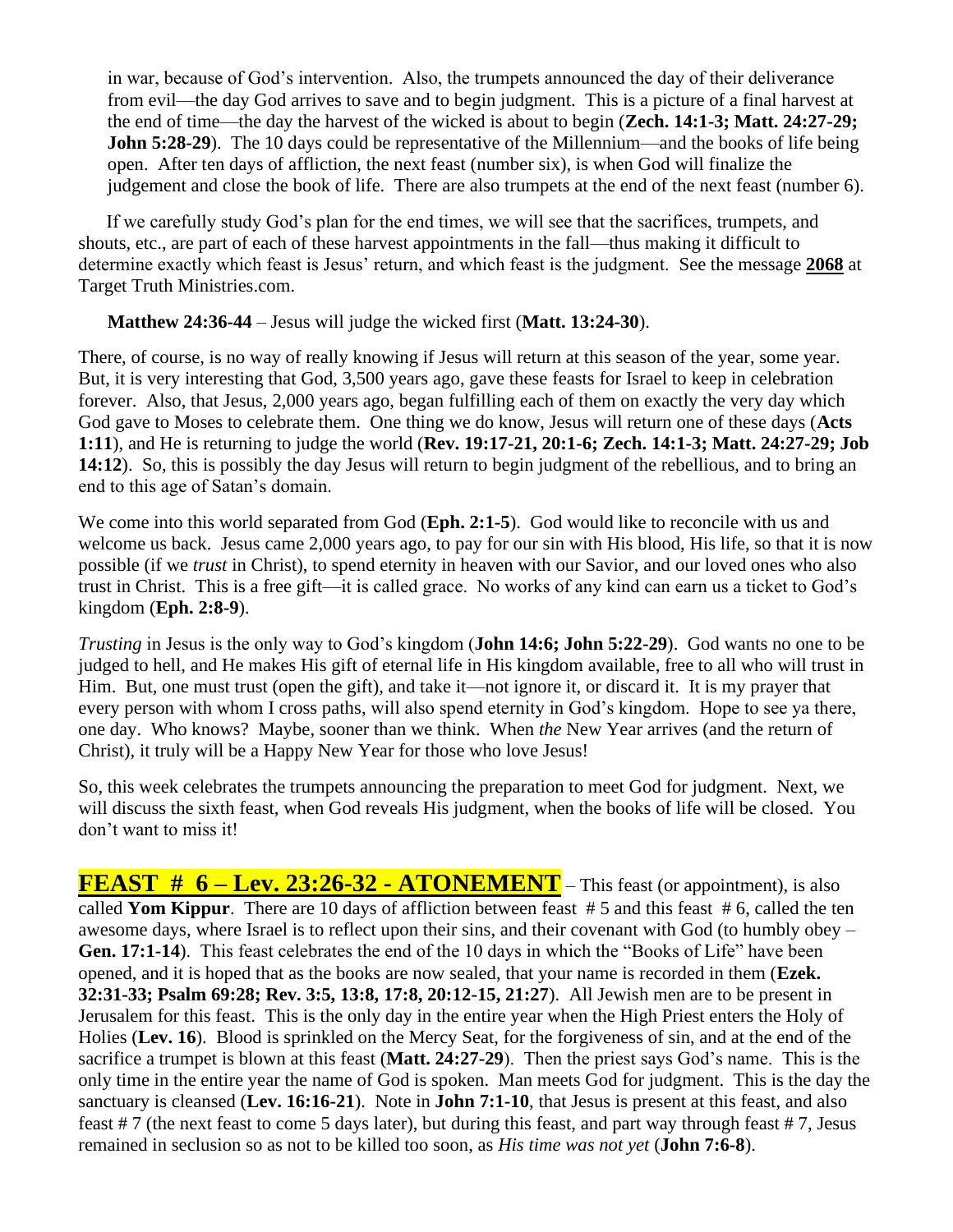Part of the process, or rituals, of this feast (appointment), is the selection of the scapegoat. Two goats for the sacrifice are selected. One goat would be killed, to cover, or atone, for our sins (offered to the Lord), and the other would be sent into the wilderness, cast out, to carry the sins away to be forever forgotten (out of sight—the "scapegoat"). The two goats are considered one single offering (**Lev. 16:5**). Jesus fulfilled the purpose of both goat's sacrifice. Jesus paid with His blood (goat #1), and Jesus (goat #2), eliminated our sins. They are forgotten (**John 1:29; Isa. 53:6, 12; 1 Pet. 2:24; 2 Corin. 5:21**). To select which goat would be "For the Lord", and which would be "cast out", the high priest would place one goat on his right, and one on his left, and then he would draw out two tablets from an urn. The tablets had written on them either "For the Lord", or "For Azazel", meaning wilderness, or cast out. The Hebrew people considered it "good" if the priest's right hand drew out the tablet "For the Lord". It should be noted that after Christ's death in about 32 AD, until the temple was destroyed in 70 AD (as foretold by Jesus—**Matt. 24:1-2**), the Hebrew Mishnah (the Jewish commentaries on the Torah), tells us the priest drew out the "For Azazel" tablet with his right hand every single year, and this had never occurred before, and it meant the people's sins were not forgiven by this sacrifice.

Also, as part of the rituals, a red, or crimson, cloth was to be tied to the other goat, the scapegoat's horns. When it was time for this scapegoat to be cast out into the wilderness, the priest would take the red cloth, tear it in two, and put one part back on the goat, and put the other half on the door of the temple. If the red cloth turned from red to white on the temple door (signaling that the goat had died in the wilderness), this meant that God had accepted their sacrifices, and that their sins were forgiven. The Hebrew Mishnah tells us that from the time after Christ's death, until the temple was destroyed in 70 AD, the red cloth on the temple door stayed red, meaning, to the Jewish people, that their sins were not forgiven by this sacrifice.

People often question about the blood sacrifice. To many people this practice seems uncivilized. And, in fact, many of these blood sacrifices ceremonies are uncivilized, such as the human sacrifices, which were practiced by groups of people from all parts of the world. The human sacrifice was an imitation of God's plan. It must be noted that God's plan is just the opposite. God's plan does not call for human sacrifices. God's plan also does not call for anything wasteful. The sacrifices were to show the people the value of life, and to provide for God's forgiveness, and also to provide the food for the priestly tribes of Levi, so that animals and grain offerings were not wasted (**Lev. 7**).

Love is the word used in **John 3:16**, about the sacrifice of Jesus, "for God so loved". And, we know from **Hebrews 10:19-25**, that since Jesus has died, and has become our High Priest, that each of us can now enter into a personal relationship with God. The veil of the Holy of Holies, which used to separate the High Priest and God from the rest of the people, has now been torn (**Matt. 27:50-51**), and been done away with by Jesus, who is now our High Priest, meaning that we can each, individually, now have a personal relationship with God.

The blood offerings were to point out the sacred value of human life. Today we slaughter thousands of animals each day in slaughter houses across the world in order to feed people. Here in God's plan, this function was accompanied by the solemn act of recognizing that life is precious. The sacrifice was public, not hidden in slaughter houses, as it is today. God tells us in **Leviticus 17:11**, and **Deuteronomy 12:23**, that life is in the blood. When we sacrifice an animal, we should recognize that its life is given so that we may live. Today we buy our hamburger wrapped in plastic and paper, and don't even think about the animal's life. God's plan was for us to recognize how precious life is.

Also, the sacrifice has a purpose beyond conveying how precious life is, and even beyond providing food for the tribe of Levi to eat, because the sacrifice of life points towards an inheritance. In order for us to receive our inheritance of eternal life in the Kingdom of God, our Creator must first die (which He did 2,000 years ago). Just as we don't receive an inheritance from a family member, until that family member dies, so it is with our inheritance of eternal life promised to those who trust in Jesus. Our creator Jesus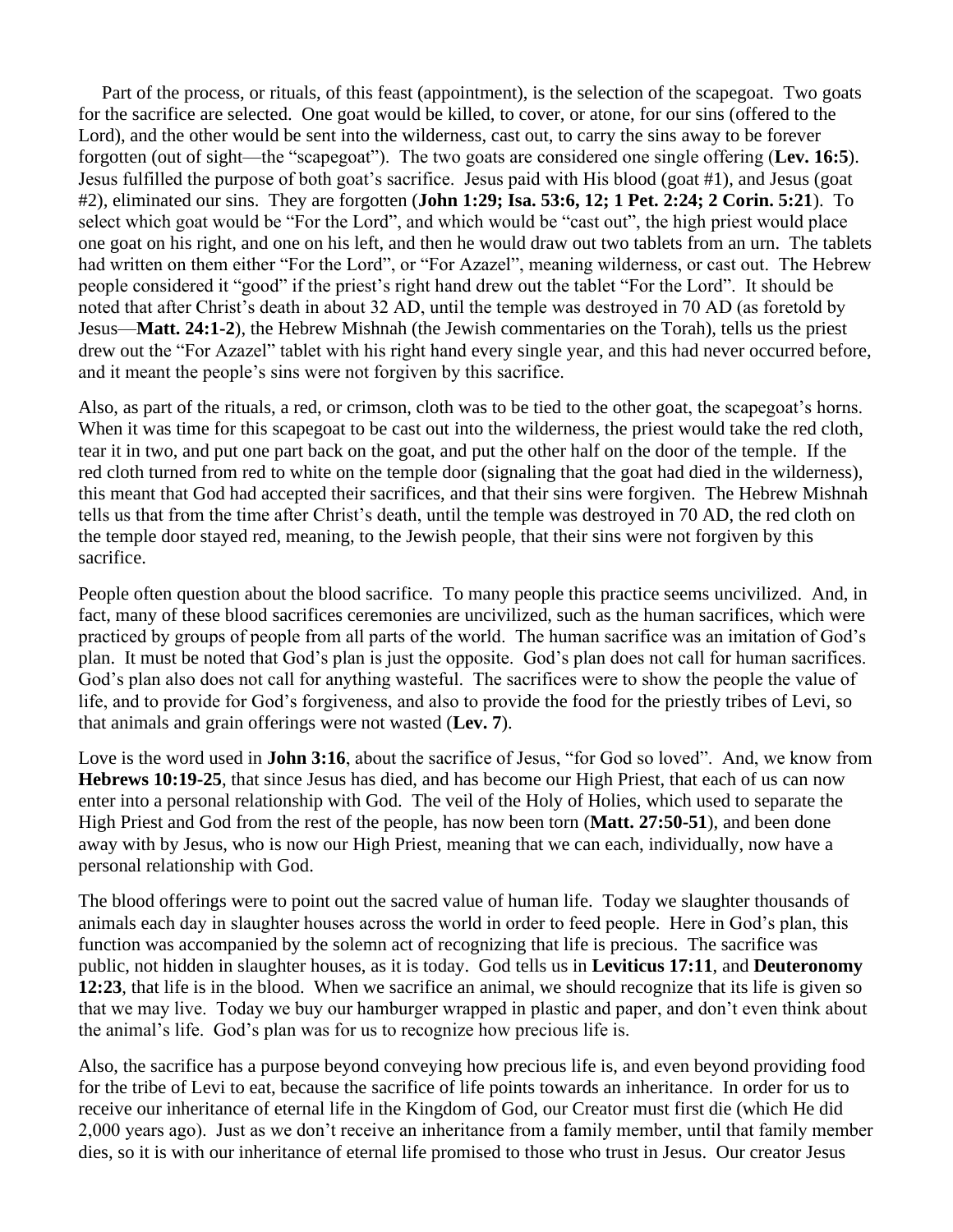(**John 1:3; Coll. 1:16; Heb. 1:2**), had to die so that we can now receive our inheritance (**Heb. 9:15-18**). We must remember that it is our sin which causes the need for the sacrifices. Our sin causes death. We are personally responsible.

So, God's plan is much better than today's slaughter houses. Under God's plan they actually felt the importance of life, while feeding thousands in the tribe of Levi. And, under God's plan, we can understand the need for Jesus to die, to pay for the debt of sin we owe, and so that we can inherit the eternal Kingdom of God. That inheritance is ours the moment we trust in Jesus for our salvation. When we trust in Christ, we become part of His family. If we never trust in Christ, we remain separated, isolated, forever. Even while we still struggle on this planet, we become part of His Kingdom the very moment we trust Jesus, and God will guide us if we submit to Him to rule and lead our life.

For Christians, this feast # 6 also may have been prophetic of the exact same day that Jesus would have been in Jerusalem for the first time, having just been born ten days earlier (see feast # 5 – Feast of Trumpets), and having been circumcised according to the covenant two days prior to this Feast of Atonement (**Gen. 17:1-14; Luke 2:21-39**). The circumcision is a type of "atonement" (blood sacrifice), covenant, and in this case, Jesus, as a baby, would fulfill God's command for both the circumcision, as well as fulfilling the ten days of atonement (fulfilling the covenant), between the Feast of Trumpets (#5— Jesus birth), and this Feast of Atonement ten days later. All Jewish men were to be present in Jerusalem for this Feast.

 For Christians today, this feast may be prophetic of ten days of waiting (the Millennium), on Jesus' decision about who is to be saved before the books of life are closed and sealed (see **2068** at Target Truth Ministries.com).

 If we carefully study God's plan for the end times, we will see that the sacrifices, trumpets, and shouts, etc., are part of each of these harvest appointments in the fall—thus making it difficult to determine exactly which feast is Jesus' return, and which feast is the judgment.

 **Zechariah 14:4-5** – 'On that day' (Hebrew reference for 'the last day'). He will make Himself known to all the nations (verse 4). He will stand on the Mount of Olives. **Acts 1:1-12** – Jesus will come back the way He left, from the Mount of Olives.

**Matthew 24:27-29** – Jesus will come back in judgment.

**Revelation 1:7** – Every eye will see Jesus.

**Revelation 16:17-2**1 – The Day of the Lord – Bowl number seven.

**Revelation 19** – Jesus comes from heaven with the host of heaven. This is the last day – the day of final judgment.

The books of life are closed on this day—God's judgment determination having been made. There are now 5 dark days until the next appointment (perhaps those determined to be unrighteous will be taken— **Matt. 13:30**). It is interesting that Jesus wasn't to be found during these 5 days (**John 7:1-13**).

#### **FEAST # 7 – Lev. 23:34-43 – The Final Harvest-Sukkot / Tabernacles / Booths**

This feast (or appointment), is commonly called "*The Ingathering*" or Sukkot by the Jewish people  $(Hebrew-Sukkot = ingathering, English = Booths, Latin = Tabernacles)$ . This is the final of the seven feasts, commanded by God to Moses. It is held five days after the Feast of Atonement (#6), when man meets God to be judged. It is interesting that Jesus wasn't to be found during these 5 days (**John 7:8-11**). For the Jewish people this feast of Ingathering, or Tabernacles, celebrates the end of their 40 years of being in the wilderness, and arriving at the Promised Land, and the harvest which awaited them. You'll recall that in **Numbers 13:25**, that God had given Israel 40 days to scout out their Promised Land, but Israel would not *trust* in God to provide, so God condemned Israel to one year in the wilderness for each day they were allowed to see the land (**Numb. 14:33-34)**. Solomon dedicated the Temple of God during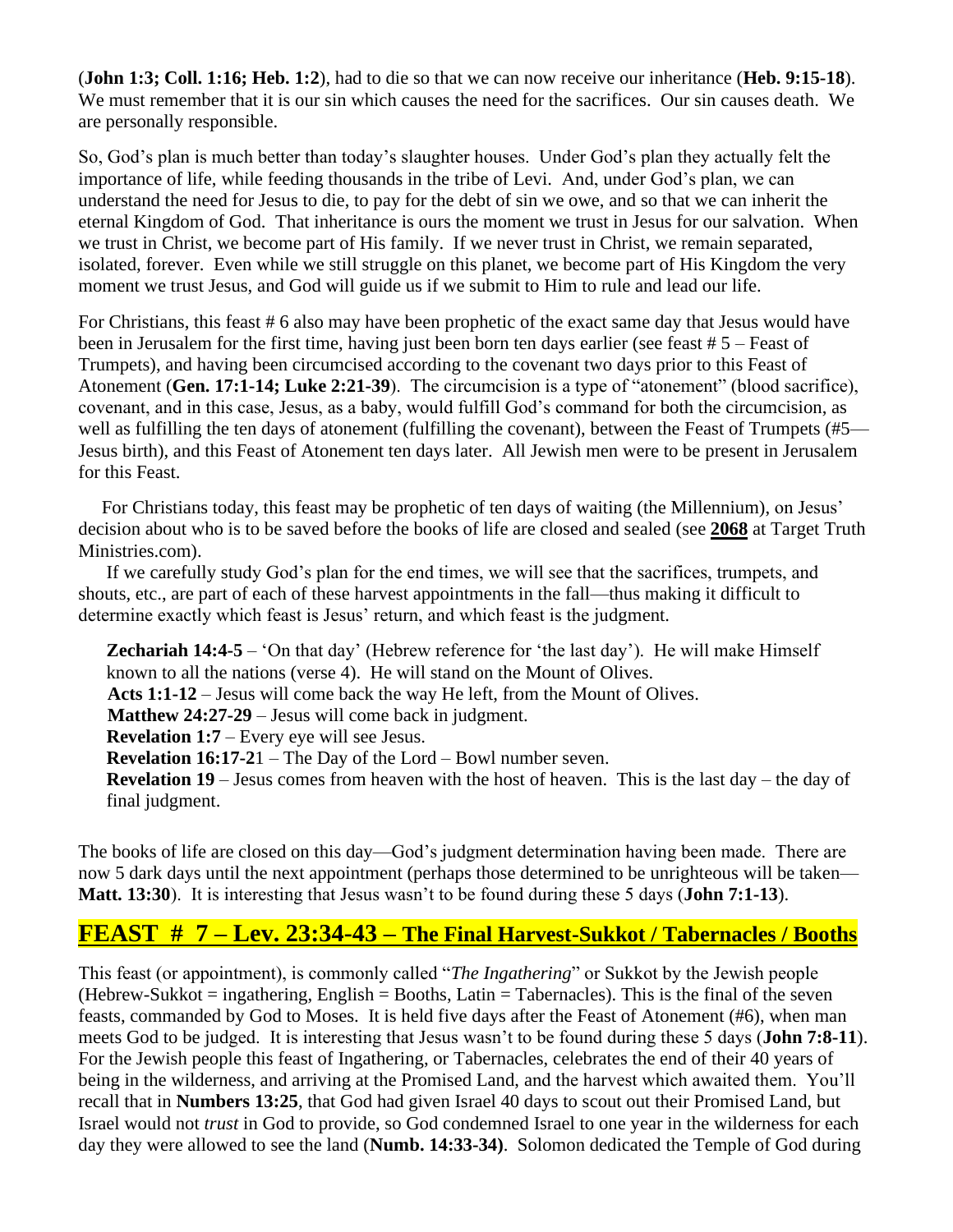this feast of Ingathering, or Tabernacles because it represents Israel's arrival to the Promised Land (**1 Kings 8:1-32**).

Ingathering, or Tabernacles, is a seven-day feast, with a special Sabbath Holy Day on the eighth day. While in the wilderness, the Jewish people lived in temporary dwellings (tabernacles, shelters). And, the Jewish people, even today, will build tabernacles, or tree houses, and small temporary shelters, in their backyards, to remember this day. Then, on the last day, the eighth day, they leave their temporary dwelling, and go into their permanent home—The Promised Land. The Hebrew Rabbis say that on Feast #6 (Atonement), the judgment period of mankind is ended, and the books of life have been closed, and 5 days later, this Feast #7 is when the actual rewards takes place for those whose names are in the books of life. This appointment celebrates God's forgiveness, and people praise God for reconciling with them and their eventual arrival into God's Promised Land.

The number 7 is very significant with this celebration as the number 7 for the Jewish people is the number of perfection—the plan of God perfected with this last appointment—# 7. Sacrifices for this seventh appointment are in multiples of seven…70 bulls, 14 rams, 98 lambs, and 336 ephahs of flour. The 70 bulls are representative of *all* nations—the 70 nations from Noah (**Genesis 10**).

The Transfiguration with Jesus (**Matt. 17:1-4**), occurred during this feast, indicating that a transfiguration could be linked with it. Also, it was during this feast that Jesus declared He was the source of living water (**John 7:2, 37-38, 4:13-14, 25-26**). There is involved in this feast a daily procession from the temple to the pool of Siloam. This drawing of water from the pool was to commemorate the gift of water from God, at Mt. Horeb, while Israel was in the desert (**Ex. 17:1-7**). In **Isaiah 12:1-3**, God tells us that "In that day" (which is a common Hebrew reference to the last day -- the day the Messiah—the Christ, comes to end the suffering of this world), that "with joy we will draw water from the wells of salvation." And, get this, the word "salvation" in the Hebrew, is the word *yeshua*–Jesus. It would seem that this feast period represents a perfect period of dwelling with Jesus, the living water—the promised land.

As night sets on day one of this appointment of Ingathering, four candlesticks which have been erected at the Temple (each 75 feet tall), with large bowls on top filled with tens of gallons of oil, are lit, and burn during the night hours (think Olympic Torch). These lite up the Temple area and the surrounding area of Jerusalem like daylight (no more night—**Zech. 14:6-8; Rev. 21:23-25**). It is during this feast that Jesus declared Himself to be the Light of the world, as well as the source of Living Water (**John 7:37-39, 8:12**). See also **John 4:7-26**. During this feast of Ingathering, Jesus claimed to be the Light, and the Water of salvation (**John 7:37-38, 9:1-7**). Each day during this week, the priests bring the water from the pool of Shalom to the Temple, and circle the altar once, and pour the water on the alter. On the seventh (last), day, the priests circle the altar seven times, and pour the water out as the *trumpets* blow and they *shout* (**Josh. 6:1-5**—a reminder of how God delivered the Promised Land to Israel).

Then, after these seven days there will be an eighth day. The eighth day in the Jewish tradition is known as the day of "new beginnings," or in this case, it possibly represents the new heaven and earth (**Rev. 21- 22**). In **Ezekiel 45:21-25** and **Zechariah 14:16-19**, God tells us that in the millennium, all nations will celebrate this feast of tabernacles, or ingathering (a memorial of being delivered to salvation, from wandering lost in the world).

The fact is, that Jesus actually fulfilled the first *four* feasts (or appointments), exactly, on the very day that God gave them to Moses (3,500 years ago), to be celebrated by all generations. There is also the strong possibility that Jesus may have actually fulfilled these *last* three feasts, when He came the *first* time (Jesus birth announced on day of Trumpets—Feast #5--Jesus circumcision and presence at the Temple during the Atonement—Feast #6--and this feast #7, when Jesus declared He is the Light and Water—**John 7:37- 39, 4:13-14, 25-26**).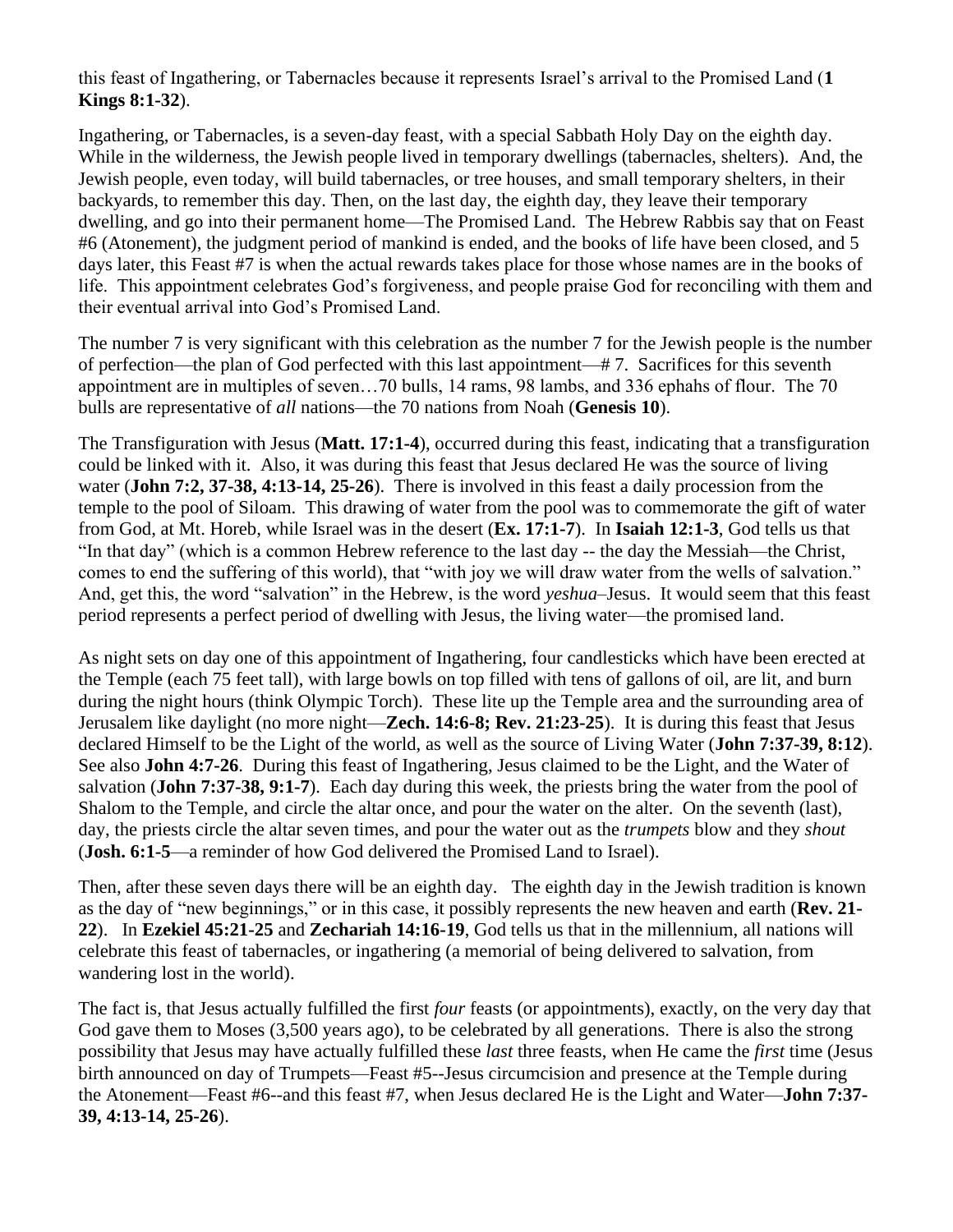Let us recall that Jesus came to "tabernacle" (dwell) with us (**John 1:1, 14** – the word *dwell* actually means tabernacle), when God took the form of flesh, and came into this world (**Philip. 2:5-8; John 1:1- 18**). Jesus, as a baby, most likely would have been in Jerusalem for this High Holy Day (see below what the name Jesus means). All Israel was to be present in Jerusalem for this day. Also, in **Revelation 21:3**, Jesus tells us that He will "tabernacle," or dwell, with us again in the age to come.

Further, there is the possibility, that He will also fulfill these last three feasts when He returns, to judge the world, to raise up the saved, and to usher in the millennium (the 1,000 years of His reign on earth). **Colossians 2:16-17** states that these festivals and holy days are *a shadow of things to come*. This means that God does expect us to be watchful, to be prepared, and to treat our sharing of the Word with others as urgent.

Some might say that if Jesus already fulfilled these last three feasts when He came the first time (His birth at feast # 5…and as an adult at this appointment of ingathering, declaring Himself to be the Light and Water--feast # 7, etc.), what would be the reason for fulfilling them again in a future judgment? It should be noted that these last three feasts, which begin with feast number five (New Year's - trumpets), are celebrated as both *the beginning and the end*. Feast number five is recognized as the beginning (the New Year), but it is also recognized as the end -- the final harvest period. So, perhaps, Jesus will fulfill it as both the beginning (His birth), and the end (His return), for the final harvest. Jesus called Himself the beginning and the end (**Rev. 1:8**).

At the end of this week of celebrating (on the 7<sup>th</sup> day), trumpets are blown (*the very last trumpets of these seven feasts*--just before the 8th day begins—**Zech. 14:6-9; Matt. 24:30-31; 1 Corin. 15:51-52; 1 Thess. 4:15-18**).

So, what year will Jesus return? See **2068** at Target Truth Ministries.com. Seems like it might be soon, doesn't it? Well, in **2 Thessalonians 2:1-3**, it states that the end will not come until the apostasy comes first. In other words, before Christ returns, many people will depart from faith in Jesus—churches will experience downsizing. As we look around our community, we see churches that were once filled sometimes needing two services a day. But today the churches are struggling to keep the roof repaired. In Europe (once the very center of Christianity), the churches are so empty that many of them are now being converted to bed and breakfast inns, and Islamic Mosques. Even so, God would have those of us left to persevere. We are to stand firm for Christ. The harvest is not quite complete. There are still a few left to harvest.

Whether you think of the end times (or the end of the world), as coming during your lifetime, or whether you will die one day from an accident, heart disease, or old age…your days are numbered. Each of us is in our personal "end of days." God wants no one to be separated from the kingdom of God, and He has already paid the price of sin for all who will trust in Him. God freely offers us eternal life in His kingdom, if we will trust in Jesus (**John 14:6**). Trust is the key. Jesus will deny "good people" who don't put their trust in Him—those who don't place Jesus at the center and core--the priority of their lives (**Matt. 7:21-23**, **25:1-13**—note that half of the so-called believers were not really ready…and they perished).

God loves you. And, thank God he loves me, too—a sinner saved by grace. God forgives any who will *trust* in Him, even me. God wants no one to perish. The question is, how much do we truly love God? For those of us who do *not love* God, and do *not trust* in Him, a divorce awaits—separation, isolation, living alone--forever.

It is my prayer that we will all "tabernacle" with Jesus—and none will be separated out at the ingathering.

One last thought…Islamic prophecy states the Christian Anti-Christ will actually be a future Jewish Messiah – (not Jesus). Islamic prophecy states we are in the last 120 years of this earth age. The end will